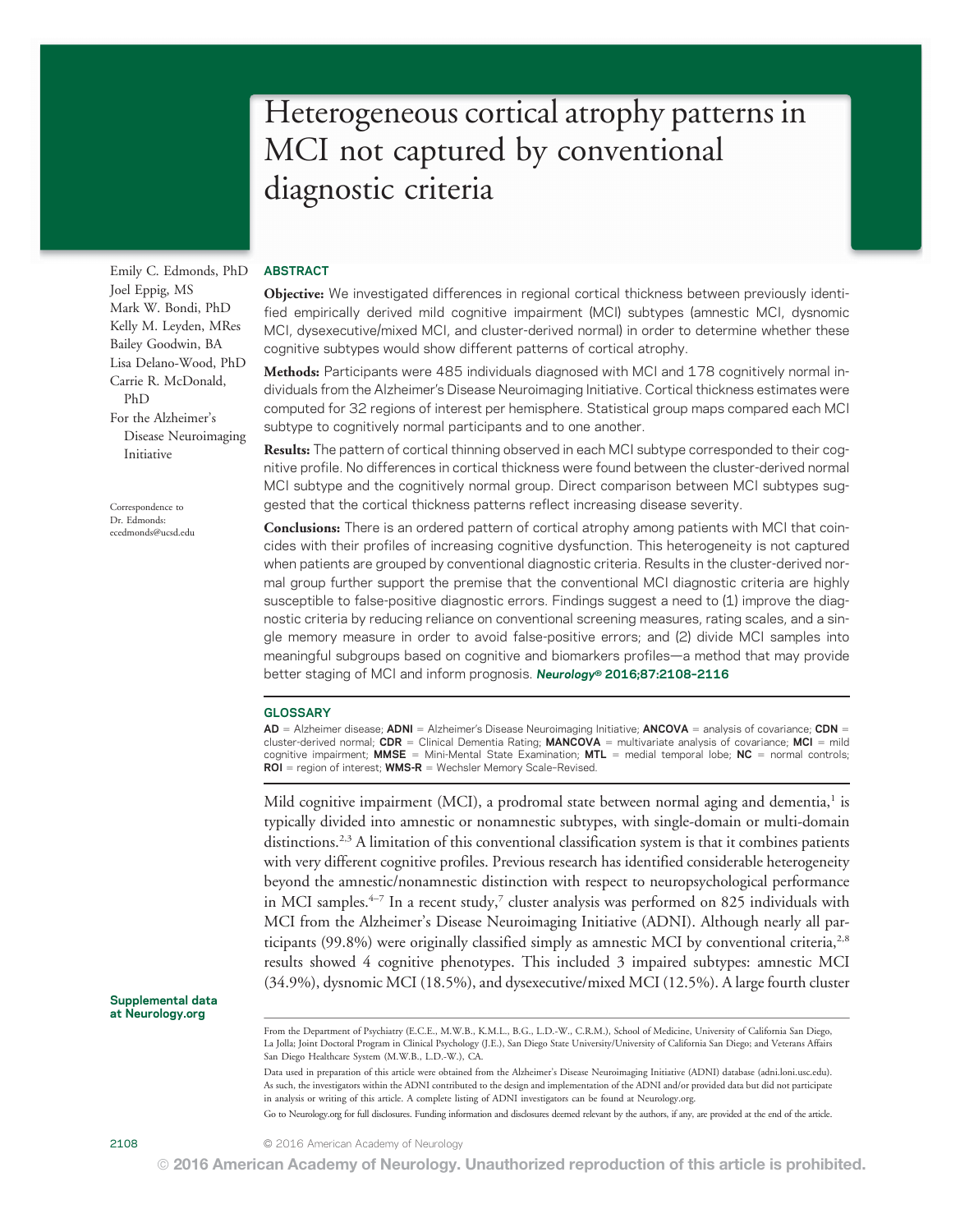(34.2%) was characterized by intact neuropsychological performance. This cluster-derived normal (CDN) group performed within normal limits on all neuropsychological measures examined, despite other performances on screening measures that led to their MCI diagnosis. The existence of this group, which comprises over one-third of the ADNI MCI cohort, indicates that the conventional diagnostic criteria for MCI may be highly susceptible to falsepositive errors, especially in light of this group's normal CSF Alzheimer disease (AD) biomarker profiles<sup>7</sup> and normal amyloid imaging scans using florbetapir PET.9 In addition, longitudinal data over an average of roughly 2 years showed that the CDN group demonstrated a lower rate of progression to AD (10.7%) and a higher rate of reversion to cognitively normal (9.2%) relative to the impaired MCI groups (progression rate 35%–56%; reversion rate 1%–2%).7

It has been proposed that individuals with nonamnestic subtypes of MCI will progress to non-AD forms of dementia, such as vascular dementia, dementia with Lewy bodies, or frontotemporal dementia.<sup>2</sup> In the MCI subtypes identified in the ADNI sample,<sup>7</sup> all 3 impaired subtypes demonstrated memory impairment (i.e., there was no nonamnestic group). Of those who progressed to dementia, nearly all received a diagnosis of AD as opposed to another form of dementia. Thus, the amnestic MCI, dysnomic MCI, and dysexecutive/mixed MCI subtypes may represent different stages rather than distinct disease trajectories. Although interest in characterizing MCI subtypes continues to increase, whether ordered patterns of cortical atrophy exist across these cognitive subtypes has not been established. The current study aimed to investigate regional cortical thickness patterns among the empirically derived MCI subtypes.7

METHODS Data were obtained from the ADNI database ([adni.loni.usc.edu](http://adni.loni.usc.edu)). ADNI is the result of efforts of many coinvestigators from a range of academic institutions and private corporations. Further information about ADNI is available in the e-Methods at [Neurology.org](http://neurology.org/lookup/doi/10.1212/WNL.0000000000003326) or at [adni](http://www.adni-info.org)[info.org](http://www.adni-info.org).

Standard protocol approvals, registrations, and patient consents. The ADNI study was approved by an ethical standards committee on human experimentation at each institution. Written informed consent was obtained from all participants or authorized representatives.

**Participants.** Participants included all ADNI MCI  $(n = 825)$ and normal controls (NC;  $n = 284$ ) from our original sample.<sup>7</sup> The NC group contained participants who remained classified as cognitively normal for the duration of their participation in the ADNI study (range of 1–7 years of follow-up). Local quality inspection was performed on all 1,109 baseline scans, and highquality scans (e.g., those without significant motion artifact or poor segmentation; see e-Methods) were identified and included in the sample. The final sample of 663 participants represents 60.1% of the original amnestic MCI group, 60.8% of the original dysnomic MCI group, 60.8% of the original dysexecutive/mixed MCI group, 55.7% of the original CDN group, and 62.7% of the original NC group.

MRI processing and analysis. All image processing and analyses were performed at the Multimodal Imaging Laboratory, University of California, San Diego. Images were downloaded from the ADNI database and processed using FreeSurfer software (v 5.3.0; [surfer.nmr.mgh.harvard.edu\)](http://surfer.nmr.mgh.harvard.edu).<sup>10</sup> Cortical thickness measurements were obtained using well-known and validated procedures, as described previously<sup>11</sup> (also see e-Methods).

Cortical thickness estimates for each individual were computed at each vertex  $($   $\sim$  1 mm spacing) across the cortical mantle and within 32 gyral-based regions of interest (ROIs) per hemisphere, as described by Desikan et al.<sup>12</sup> Mean thickness for each ROI was calculated by averaging the cortical thickness measurements based on the unsmoothed data within a given ROI.

Statistical analyses. The cluster groups were originally derived using 2 language measures, 2 attention/executive function measures, and 2 memory measures from participants' baseline neuropsychological evaluation7 (see e-Methods). For the subsample  $(n = 663)$  in the current study, differences in clinical and biomarker characteristics were examined using  $\chi^2$  analysis, analysis of variance, and analysis of covariance (ANCOVA) adjusted for age and education. Bonferroni-corrected post hoc tests were conducted for significant omnibus tests (corrected for 9 pairwise comparisons;  $\alpha = 0.05/9 = 0.006$ .

To create statistical group maps for cortical thickness, individual surfaces were resampled into a common spherical coordinate system that aligned cortical folding patterns across participants.<sup>13</sup> The surface maps were compared between NCs and each clusterderived group using a general linear model. A series of one-way multivariate ANCOVAs (MANCOVAs) was conducted to compare each cluster-derived group separately to the NCs on mean thickness values in the ROIs. We also compared the MCI subtypes to one another using a series of one-way MANCOVAs. Covariates included age, education, sex, and scanner field strength ( $n = 311$ ) with a 1.5T scan;  $n = 352$  with a 3T scan). Bonferroni correction was applied to each analysis to account for multiple ROI comparisons (corrected for 64 ROI comparisons;  $\alpha = 0.05/64 = 0.0008$ ).

RESULTS Demographics and neuropsychological performance. Demographic characteristics are presented in table 1. Mean performance for each group on the 6 neuropsychological measures is shown in table 1 (raw scores) and figure 1 (age- and educationadjusted z scores). Group performance in this subsample ( $n = 663$ ) is nearly identical to the full original sample ( $n = 1,109$ )<sup>7</sup>; see also e-Results.

Performance on diagnostic measures. Three measures are considered in ADNI's diagnosis of MCI: Wechsler Memory Scale–Revised (WMS-R) Logical Memory–II

Neurology 87 November 15, 2016 2109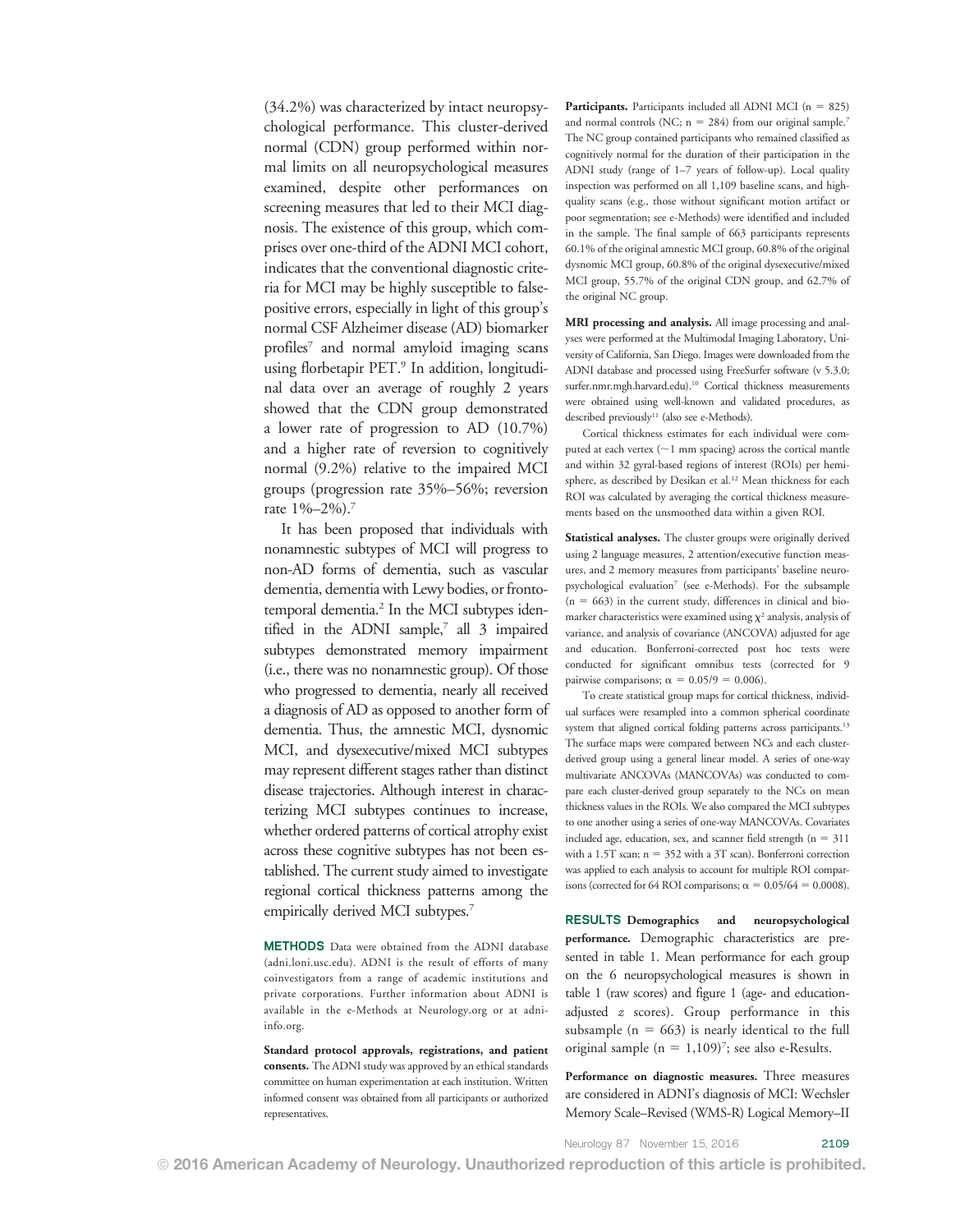| Table 1<br>Demographic, neuropsychological, biomarker, and clinical outcome characteristics of the cluster groups and normal control group |                                    |                                  |                                            |                                              |                                |                       |                          |                         |
|--------------------------------------------------------------------------------------------------------------------------------------------|------------------------------------|----------------------------------|--------------------------------------------|----------------------------------------------|--------------------------------|-----------------------|--------------------------|-------------------------|
|                                                                                                                                            | <b>Amnestic MCI</b><br>$(n = 173)$ | <b>Dysnomic</b><br>$MCI(n = 93)$ | Dysexecutive/<br>mixed<br>MCI ( $n = 62$ ) | Cluster-<br>derived<br>normal<br>$(n = 157)$ | Normal<br>control<br>(n = 178) | F or $x^2$            | Significance,<br>p value | <b>Effect size</b>      |
| Demographics <sup>a</sup>                                                                                                                  |                                    |                                  |                                            |                                              |                                |                       |                          |                         |
| Age, y                                                                                                                                     | 72.6 (6.9)                         | 74.7(7.1)                        | 73.7 (7.8)                                 | 72.4 (8.0)                                   | 74.1 (5.2)                     | $F = 2.7$             | 0.03                     | $\eta_{\rm n}^2 = 0.02$ |
| Education, y                                                                                                                               | 16.1(2.6)                          | 16.2(2.9)                        | 14.9(3.5)                                  | 16.2(2.5)                                    | 16.5(2.6)                      | $F = 3.9$             | 0.004                    | $\eta_{\rm n}^2 = 0.02$ |
| % Female                                                                                                                                   | 38.7                               | 43.0                             | 38.7                                       | 41.4                                         | 44.9                           | $x^2 = 1.7$           | 0.79                     | $\varphi_c = 0.05$      |
| Cognitive measures (raw) <sup>a</sup>                                                                                                      |                                    |                                  |                                            |                                              |                                |                       |                          |                         |
| Animal fluency                                                                                                                             | 16.5(4.4)                          | 14.4(4.0)                        | 13.7(4.2)                                  | 20.2(4.7)                                    | 21.1(5.5)                      | $F = 57.3$            | < 0.001                  | $\eta_{\rm n}^2 = 0.26$ |
| <b>BNT</b>                                                                                                                                 | 27.4(1.7)                          | 22.5(2.7)                        | 23.5(4.7)                                  | 28.6(1.4)                                    | 28.2(2.1)                      | $F = 157.4 \le 0.001$ |                          | $\eta_{\rm n}^2 = 0.49$ |
| TMT, part A, s                                                                                                                             | 41.5(13.1)                         | 37.9(9.4)                        | 69.8 (27.8)                                | 31.9(9.7)                                    | 33.8 (10.7)                    | $F = 100.4 \le 0.001$ |                          | $\eta_{\rm n}^2 = 0.38$ |
| TMT, part B, s                                                                                                                             | 105.0 (38.0)                       | 105.6 (42.4)                     | 247.7 (52.7)                               | 78.5 (24.7)                                  | 80.9 (36.6)                    | $F = 286.3 \le 0.001$ |                          | $\eta_{\rm n}^2 = 0.64$ |
| <b>AVLT</b> recall                                                                                                                         | 2.0(2.4)                           | 2.6(2.8)                         | 2.5(2.8)                                   | 7.0(4.0)                                     | 7.7(3.8)                       | $F = 105.0 \le 0.001$ |                          | $\eta_{\rm n}^2 = 0.39$ |
| <b>AVLT</b> recognition                                                                                                                    | 9.0(3.2)                           | 9.7(3.3)                         | 9.0(3.8)                                   | 13.1(1.7)                                    | 13.0(2.2)                      | $F = 82.4$            | < 0.001                  | $\eta_{\rm n}^2 = 0.33$ |
| Diagnostic measures (raw) <sup>a</sup>                                                                                                     |                                    |                                  |                                            |                                              |                                |                       |                          |                         |
| <b>MMSE</b>                                                                                                                                | 27.5(1.8)                          | 26.9(1.8)                        | 26.8(1.7)                                  | 28.3(1.5)                                    | 29.1(1.0)                      | $F = 48.4$            | < 0.001                  | $\eta_{\rm n}^2 = 0.23$ |
| <b>CDR-sum of boxes</b>                                                                                                                    | 1.6(0.9)                           | 1.6(0.9)                         | 1.8(0.9)                                   | 1.2(0.7)                                     | 0.0(0.1)                       | $F = 12.1^b$          | < 0.001                  | $\eta_{\rm p}^2 = 0.07$ |
| <b>LM II recall</b>                                                                                                                        | 4.9(3.2)                           | 4.3(3.3)                         | 3.8(3.3)                                   | 7.5(2.8)                                     | 13.6 (3.3)                     | $F = 243.9$ < 0.001   |                          | $\eta_{\rm n}^2 = 0.60$ |
| CSF <sup>c</sup> /genetic <sup>d</sup> biomarkers                                                                                          |                                    |                                  |                                            |                                              |                                |                       |                          |                         |
| % High p-tau $_{181n}$                                                                                                                     | 59.8                               | 67.3                             | 86.1                                       | 40.2                                         | 32.4                           | $x^2 = 44.3$ < 0.001  |                          | $\varphi_c = 0.35$      |
| % Low $AB1-42$                                                                                                                             | 70.7                               | 59.2                             | 86.1                                       | 35.9                                         | 37.3                           | $x^2 = 49.1$ < 0.001  |                          | $\varphi_c = 0.36$      |
| % High p-tau $_{181p}$ /A $\beta_{1-42}$                                                                                                   | 70.7                               | 73.5                             | 88.9                                       | 41.3                                         | 40.2                           | $x^2 = 48.4$ <0.001   |                          | $\varphi_c = 0.36$      |
| % APOE ε4 carriers                                                                                                                         | 62.6                               | 52.7                             | 54.8                                       | 39.1                                         | 26.6                           | $x^2 = 52.4$ < 0.001  |                          | $\varphi_c = 0.28$      |
| Clinical outcome <sup>e</sup>                                                                                                              |                                    |                                  |                                            |                                              |                                |                       |                          |                         |
| % Progression to AD                                                                                                                        | 36.0                               | 39.8                             | 53.2                                       | 12.9                                         |                                | $x^2 = 41.2$          | < 0.001                  | $\varphi_c = 0.30$      |
| % Reversion to normal                                                                                                                      | 1.2                                | 2.4                              | 1.6                                        | 10.2                                         |                                |                       |                          |                         |
| Length of follow-up, mo                                                                                                                    | 22.5(18.8)                         | 24.6 (18.8)                      | 21.3 (18.1)                                | 27.7(22.7)                                   | $\qquad \qquad -$              | $F = 2.3$             | 0.07                     | $\eta_{\rm n}^2 = 0.02$ |

Abbreviations:  $A\beta_{1\cdot 42} = \beta$ -amyloid; AVLT = Rey Auditory Verbal Learning Test; BNT = Boston Naming Test; CDR = Clinical Dementia Rating; LM = Logical Memory; MCI = mild cognitive impairment; MMSE = Mini-Mental State Examination; p-tau<sub>181p</sub> = hyperphosphorylated tau; TMT = Trail-Making Test. a Data are mean (SD), unless otherwise indicated.

**b Normal controls were not included in the F test for CDR-sum of boxes, given the small SD relative to the other groups.** 

 $c$  Number of participants for CSF analysis: amnestic: n = 92, dysnomic: n = 49, dysexecutive/mixed: n = 36, cluster-derived normal: n = 92, normal control:  $n = 102$ .

<sup>d</sup> Number of participants for APOE analysis: amnestic: n = 171, dysnomic: n = 91, dysexecutive/mixed: n = 62, cluster-derived normal: n = 156, normal control:  $n = 177$ .

<sup>e</sup> Number of participants with follow-up data for clinical outcome analyses: amnestic: n = 164, dysnomic: n = 83, dysexecutive/mixed: n = 62, clusterderived normal: n = 147. The normal controls were not included in the progression analyses since individuals this group were selected on the basis of remaining cognitively normal (did not progress/revert) throughout the course of their participation in the Alzheimer's Disease Neuroimaging Initiative.

> Story A, Mini-Mental State Examination (MMSE), and Clinical Dementia Rating scale (CDR). There were no differences on these measures among amnestic, dysnomic, and dysexecutive/mixed MCI. However, all 3 groups scored worse than the CDNs and the NCs ( $p < 0.001$ ). The CDN group also scored worse than the NCs on ADNI's diagnostic measures  $(p < 0.001)$ , which accounts for their original MCI classification.7

Biomarker characteristics and longitudinal clinical outcomes. Table 1 shows the prevalence of abnormal CSF biomarkers (based on established cutpoint concentrations<sup>14</sup>),  $APOE$  genotype, and progression/ regression rates for the subsample. There were no differences among the amnestic, dysnomic, and dysexecutive/mixed MCI groups in CSF biomarkers or APOE status; there were also no significant differences between the CDNs and NCs (see also e-Results). The CDN group showed the lowest rate of progression to AD and highest rate of reversion to normal. These biomarker and progression results are similar to findings in the original full sample.7

Regional cortical thickness patterns relative to NCs. Significant differences in regional cortical thickness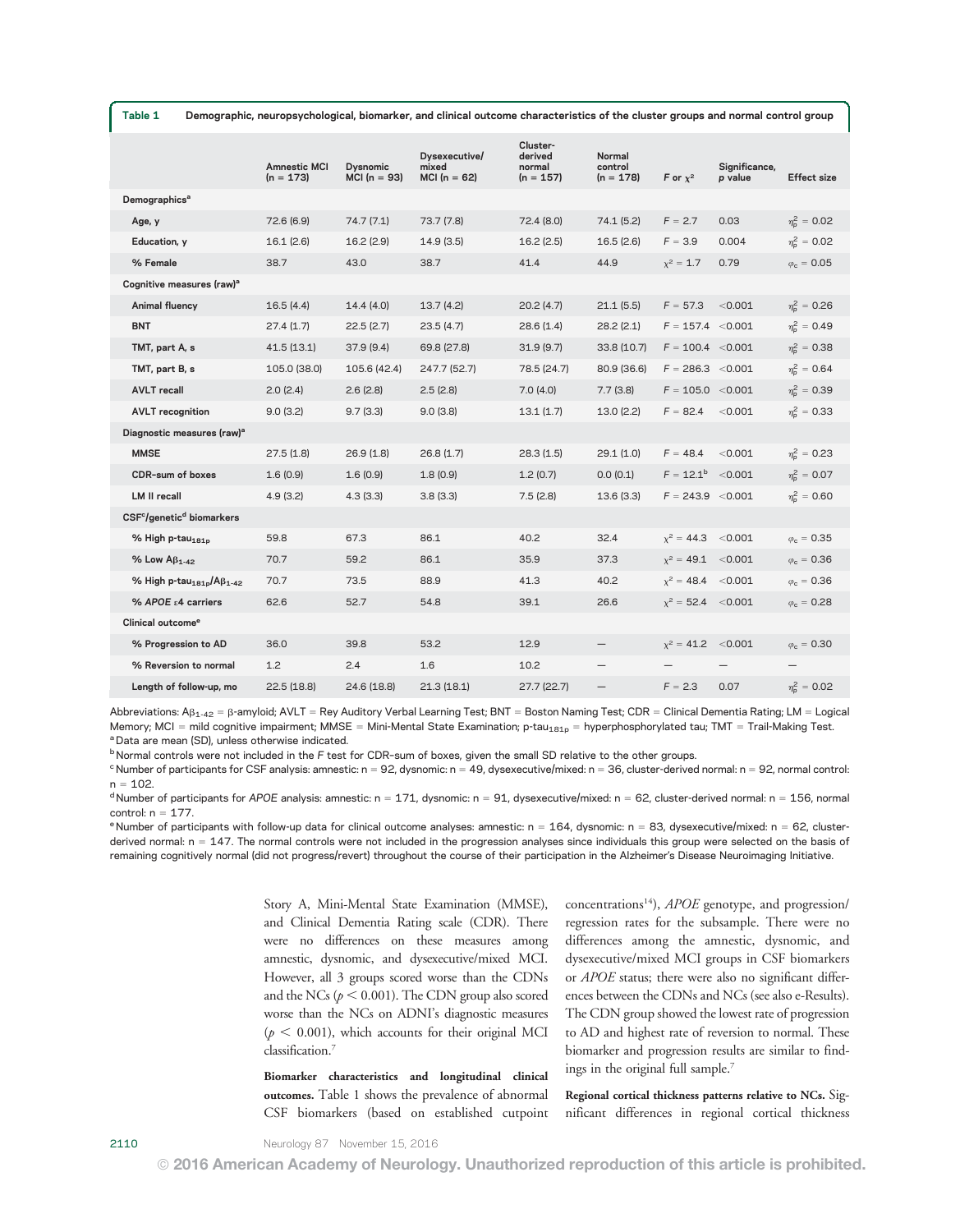

Mean z scores for the cluster groups on neuropsychological measures included in the cluster analysis. Error bars denote SDs. The horizontal dotted line indicates the typical cutoff for impairment (-1.5 SDs). AVLT = Rey Auditory Verbal Learning test; BNT = Boston Naming Test; MCI = mild cognitive impairment; TMT = Trail-Making Test.

between each cluster-derived MCI subtype relative to the NCs are displayed at the vertex-wise level on the lateral and medial surface maps in figure 2, and at the ROI level in table 2. (See table e-1 for cortical thickness values for all 32 ROIs per hemisphere.) For amnestic MCI, thinning was observed primarily in medial and lateral temporal lobe regions bilaterally  $(p < 0.0001)$ . Additional atrophy was seen in some parietal and frontal regions ( $p < 0.0008$ ); these findings reached significance in the ROI analyses but were subthreshold on the surface maps. The dysnomic MCI group demonstrated thinning primarily in medial and lateral temporal lobe regions ( $p < 0.0001$ ), with greater atrophy in the left lateral temporal cortex relative to the right (comparison of left vs right lateral temporal ROIs:  $t[92] = 6.18, p < 0.0001, d = 0.64$ , as well as atrophy in frontal lobe regions ( $p < 0.0001$ ). For dysexecutive/mixed MCI, a widespread pattern of cortical thinning was observed including atrophy in frontal, temporal, parietal, and cingulate cortices bilaterally ( $p < 0.0001$ ), with relative sparing of occipital and paracentral regions. There were no significant differences between the CDNs and the NCs.

Regional cortical thickness comparisons among MCI subtypes. Significant differences in regional cortical thickness between the amnestic MCI and dysexecutive/

mixed MCI groups are displayed at the vertex-wise level in figure 3. ROI analyses showed that the dysexecutive/mixed MCI group had greater cortical thinning relative to the amnestic MCI group in frontal (left caudal middle frontal gyrus), lateral temporal (left superior temporal gyrus, left middle temporal gyrus, left inferior temporal gyrus), and parietal regions (left supramarginal gyrus, left and right inferior parietal cortex, and right precuneus); all  $ps < 0.0008$ . No significant differences were found between amnestic vs dysnomic MCI, or between dysnomic vs dysexecutive/ mixed MCI, once Bonferroni correction was applied. In comparison to the CDN group, the amnestic MCI and dysnomic MCI groups demonstrated thinning in medial and lateral temporal lobe regions; see table 2. The dysexecutive/mixed MCI group showed atrophy primarily in frontal, temporal, and parietal cortices relative to the CDN group; see table 2.

DISCUSSION This study examined patterns of cortical atrophy in empirically derived MCI subtypes. Findings revealed heterogeneous patterns of cortical thinning in MCI participants that are not captured by conventional diagnostic criteria. Importantly, the pattern of cortical thinning observed for each subtype corresponded to their cognitive profile, suggesting that cognitive impairments accumulate in a systematic manner that is commensurate with the accumulation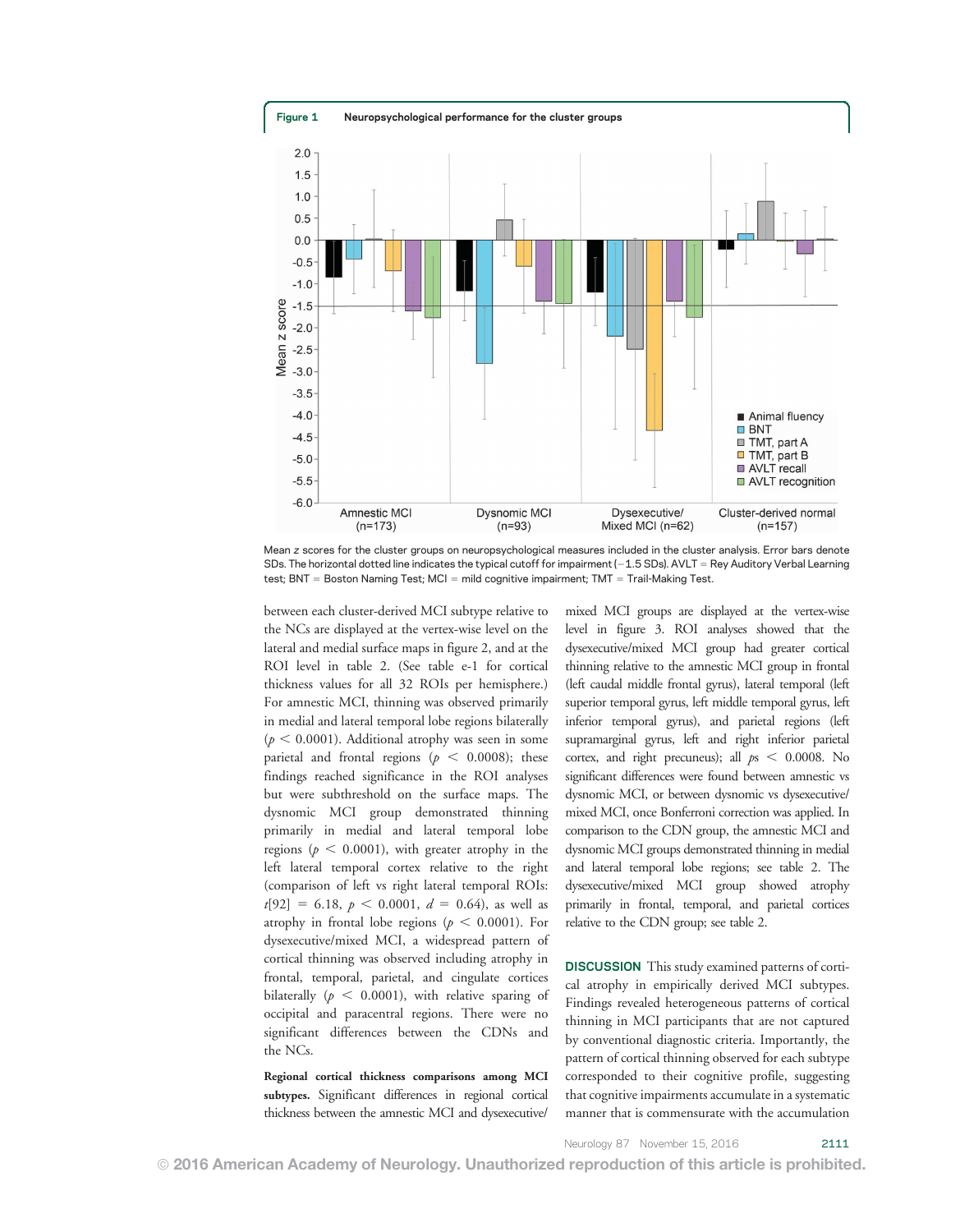



Regional cortical thickness on the left and right lateral and medial pial surfaces for each cluster-derived group relative to the normal control (NC) group ( $n = 178$ ). The scale indicates group differences in cortical thickness at  $p < 0.0001$ . The cyan/blue shades represent areas where the MCI subgroup has thinner cortex than NCs.  $MCI = mId$  cognitive impairment.

of region-specific atrophy. Consistent with their isolated deficits in episodic memory, the amnestic MCI group showed significant medial temporal lobe (MTL) thinning. These findings provide an important anchoring of our results to previous studies,<sup>15,16</sup> and validation of cluster analytic techniques for identifying reliable cognitive phenotypes. In the dysnomic MCI group, the finding of lateral temporal lobe atrophy with greater left hemisphere involvement is consistent with the observed naming deficit. Although language was their primary impairment, the dysnomic MCI group also demonstrated poor memory, which fits with their thinning in MTL. A previous study examining patterns of gray matter atrophy in MCI<sup>17</sup> demonstrated similar results, with atrophic changes predominantly affecting the left MTL in a languageimpaired subgroup of nonamnestic MCI. Findings also dovetail with another study<sup>18</sup> that found gray matter loss in bilateral temporal regions as well as frontal and subcortical regions in a language variant of nonamnestic MCI. The dysnomic MCI subtype may represent a more intermediate stage of cognitive decline consistent with the Braak staging scheme in which stages III and IV begin to demonstrate neurofibrillary tangles spreading from entorhinal/medial temporal

cortex to adjacent inferolateral temporal and frontal cortices.

The dysexecutive/mixed MCI group exhibited a fairly widespread pattern of atrophy. This reflects their neuropsychological profile, which is characterized by poor performance across all cognitive domains tested. These finding are consistent with those of a previous study<sup>19</sup> that found greater cortical thinning in superior and lateral frontoparietal regions in a dysexecutivepredominant MCI subgroup relative to memory impairment-predominant participants. Our findings in the dysexecutive/mixed MCI group also corroborate previous studies of multidomain amnestic MCI. In addition to bilateral MTL atrophy, multidomain amnestic MCI typically involves widespread thinning within parietal, temporal, and frontal regions.<sup>17,18,20,21</sup> However, the pattern of thinning in the dysexecutive/ mixed MCI group was less consistent with previous studies of the conventional nonamnestic MCI subtype, in which heterogeneous patterns of gray matter loss and less MTL focus have been noted.17,18 The current study did not include a purely dysexecutive group, as all subtypes demonstrated memory impairment, limiting our ability to examine nonamnestic forms of MCI. The dysexecutive/mixed MCI group would be expected to have even more Braak staging-related pathology compared to the amnestic MCI and dysnomic MCI subtypes, given the severity of their cognitive impairments and the widespread distribution of cortical thinning.

Perhaps our most striking and novel finding was the lack of difference in cortical thickness between the CDNs and the NCs in any ROI examined. In addition, there were significant differences between the CDNs and the 3 impaired MCI subtypes, paralleling the neuropsychological differences found between CDNs and other MCI groups. The normal cortical thickness profile in the CDN group is consistent with their intact cognitive performance coupled with our previous findings that these individuals evidenced CSF AD biomarker profiles that did not differ from the normative reference group, had low rates of progression to AD relative to the other empirically derived groups, and were equally as likely to revert to cognitively normal as they were to progress to dementia.7 Taken together, these findings offer additional support for the premise that conventional diagnostic criteria are susceptible to a high rate of falsepositive diagnostic errors. Given that the CDN group comprises roughly one-third of ADNI's total MCI sample, including these individuals in research studies of MCI will undoubtedly weaken or obscure meaningful findings. Indeed, we have shown that removing these false-positive diagnoses by applying a novel actuarial diagnostic method<sup>22</sup> to ADNI's MCI cohort results in stronger relationships between cognition, biomarkers, and rates of progression to AD.23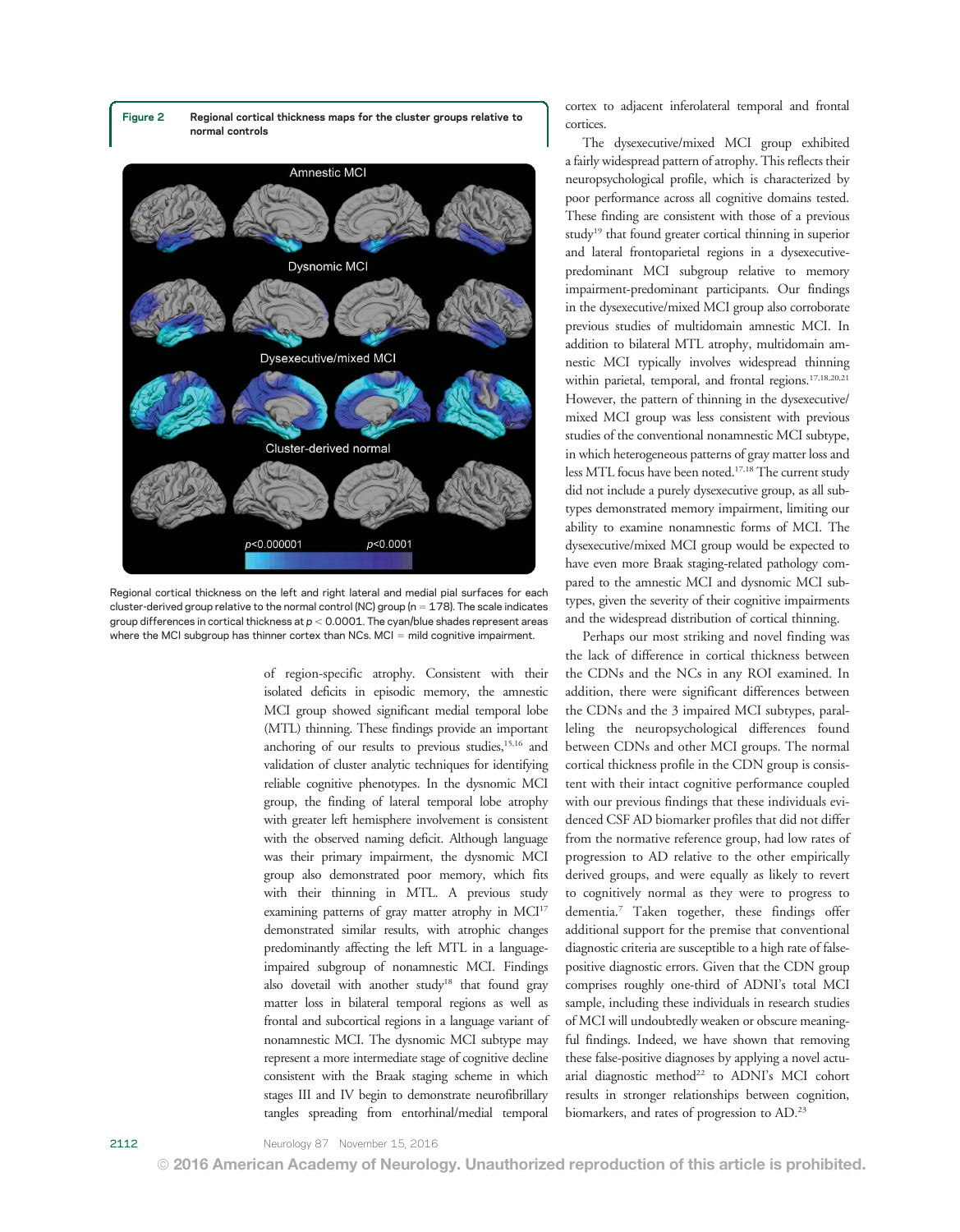Table 2 Cortical thickness values for the cluster-derived mild cognitive impairment (MCI) subtypes and normal controls in regions of interest with significant differences

|                                   | <b>Amnestic MCI</b>   | <b>Dysnomic MCI</b>   | Dysexecutive/<br>mixed MCI | Cluster-derived<br>normal | Normal controls |
|-----------------------------------|-----------------------|-----------------------|----------------------------|---------------------------|-----------------|
| Frontal                           |                       |                       |                            |                           |                 |
| LH superior frontal gyrus         | $2.50a$ (0.15)        | $2.46b$ (0.15)        | $2.42b$ (0.14)             | 2.52(0.16)                | 2.55(0.15)      |
| LH rostral middle frontal gyrus   | $2.15^{\circ}$ (0.14) | $2.12b$ (0.14)        | $2.07b,d$ (0.15)           | 2.19(0.14)                | 2.21(0.14)      |
| LH caudal middle frontal gyrus    | 2.34(0.16)            | 2.33(0.17)            | $2.24^{b,d}$ (0.15)        | 2.38(0.17)                | 2.39(0.16)      |
| LH pars orbitalis                 | 2.48(0.22)            | 2.50(0.21)            | $2.43^{\circ}$ (0.18)      | 2.54(0.22)                | 2.55(0.22)      |
| LH medial orbitofrontal cortex    | 2.21(0.16)            | 2.20(0.16)            | $2.14^{b,d}$ (0.15)        | 2.24(0.15)                | 2.26(0.14)      |
| RH superior frontal gyrus         | 2.48(0.16)            | $2.45b$ (0.15)        | $2.42b$ (0.13)             | 2.50(0.15)                | 2.53(0.15)      |
| RH rostral middle frontal gyrus   | 2.14(0.15)            | $2.12a$ (0.14)        | $2.07b$ (0.14)             | 2.15(0.15)                | 2.19(0.14)      |
| RH caudal middle frontal gyrus    | $2.33a$ (0.17)        | $2.31b$ (0.16)        | $2.26b$ (0.16)             | 2.35(0.17)                | 2.39(0.16)      |
| RH pars opercularis               | 2.39(0.19)            | 2.40(0.17)            | $2.33a$ (0.16)             | 2.44(0.16)                | 2.44(0.14)      |
| RH pars orbitalis                 | 2.49(0.20)            | 2.49(0.22)            | $2.40b$ (0.23)             | 2.48(0.20)                | 2.53(0.20)      |
| RH medial orbitofrontal cortex    | 2.19(0.17)            | $2.17a$ (0.15)        | $2.16^a (0.17)$            | 2.22(0.19)                | 2.24(0.15)      |
| Medial temporal                   |                       |                       |                            |                           |                 |
| LH entorhinal cortex              | $3.09^{b,d}$ (0.47)   | $2.90^{b,d}$ (0.54)   | $3.05b$ (0.46)             | 3.30(0.42)                | 3.35(0.31)      |
| LH parahippocampal gyrus          | $2.49a$ (0.37)        | $2.44b$ (0.40)        | $2.43b$ (0.34)             | 2.63(0.37)                | 2.63(0.33)      |
| LH fusiform gyrus                 | $2.51b$ (0.19)        | $2.46b$ (0.22)        | $2.40^{b,d}$ (0.20)        | 2.58(0.17)                | 2.58(0.15)      |
| LH temporal pole                  | $3.43b$ (0.33)        | $3.31^{b,d}$ (0.44)   | $3.39a$ (0.38)             | 3.54(0.30)                | 3.57(0.29)      |
| RH entorhinal cortex              | $3.22^{b,d}$ (0.54)   | $3.10^{b,d}$ (0.57)   | $3.17^{b,c}$ (0.53)        | 3.48(0.44)                | 3.52(0.34)      |
| RH parahippocampal gyrus          | 2.49(0.34)            | 2.44(0.35)            | $2.41b$ (0.35)             | 2.63(0.33)                | 2.59(0.29)      |
| <b>RH</b> fusiform gyrus          | $2.52b$ (0.18)        | 2.50(0.21)            | $2.41^{b,d}$ (0.22)        | 2.61(0.19)                | 2.59(0.17)      |
| RH temporal pole                  | $3.53b$ (0.36)        | $3.45^{\rm b}$ (0.44) | $3.48b$ (0.39)             | 3.64 (0.35)               | 3.70(0.30)      |
| Lateral temporal                  |                       |                       |                            |                           |                 |
| LH superior temporal gyrus        | $2.55b$ (0.18)        | $2.47b,d$ (0.23)      | $2.42^{b,d}$ (0.19)        | 2.62(0.17)                | 2.61(0.16)      |
| LH middle temporal gyrus          | $2.63^{b,c}$ (0.18)   | $2.56b$ (0.22)        | $2.52^{b,d}$ (0.20)        | 2.72(0.16)                | 2.72(0.14)      |
| LH inferior temporal gyrus        | $2.60b$ (0.19)        | $2.54b$ (0.21)        | $2.48^{b,d}$ (0.18)        | 2.65(0.18)                | 2.66(0.14)      |
| LH banks superior temporal sulcus | 2.27(0.20)            | $2.21^{b,c}$ (0.22)   | $2.15^{b,d}$ (0.24)        | 2.35 (0.18)               | 2.33(0.17)      |
| RH superior temporal gyrus        | $2.58a$ (0.19)        | $2.53b$ (0.19)        | $2.49b$ (0.18)             | 2.62(0.18)                | 2.64(0.16)      |
| RH middle temporal gyrus          | $2.66b$ (0.19)        | $2.64b$ (0.20)        | $2.56^{b,d}$ (0.20)        | 2.72(0.16)                | 2.75(0.14)      |
| RH inferior temporal gyrus        | $2.62b$ (0.19)        | $2.59b$ (0.21)        | $2.53b,d$ (0.18)           | 2.69(0.18)                | 2.69(0.15)      |
| RH banks superior temporal sulcus | $2.38a$ (0.20)        | $2.34b$ (0.22)        | $2.27^{b,c}$ (0.25)        | 2.44(0.17)                | 2.45(0.16)      |
| Parietal                          |                       |                       |                            |                           |                 |
| LH supramarginal gyrus            | $2.32a$ (0.17)        | $2.30^a$ (0.18)       | $2.21b,d$ (0.17)           | 2.38(0.18)                | 2.38(0.14)      |
| LH superior parietal cortex       | 1.99(0.16)            | 1.95(0.18)            | $1.91b$ (0.18)             | 2.03 (0.17)               | 2.02(0.14)      |
| LH inferior parietal cortex       | $2.20^{\circ}$ (0.16) | 2.18(0.19)            | $2.08b,d$ (0.20)           | 2.26(0.15)                | 2.25(0.14)      |
| LH precuneus cortex               | $2.11^{\circ}$ (0.16) | 2.09 (0.20)           | $2.02b,d$ (0.19)           | 2.18(0.16)                | 2.17(0.14)      |
| RH supramarginal gyrus            | 2.33(0.17)            | 2.31(0.17)            | $2.25b$ (0.17)             | 2.36(0.17)                | 2.37(0.15)      |
| RH superior parietal cortex       | 1.98(0.16)            | 1.94(0.18)            | $1.90b$ (0.16)             | 2.02(0.17)                | 2.02(0.15)      |
| RH inferior parietal cortex       | $2.21b$ (0.17)        | 2.20(0.19)            | $2.11^{b,d}$ (0.18)        | 2.26(0.17)                | 2.28(0.14)      |
| RH precuneus cortex               | $2.14b$ (0.16)        | 2.13(0.17)            | $2.04b,d$ (0.17)           | 2.21 (0.16)               | 2.20(0.15)      |
| Occipital                         |                       |                       |                            |                           |                 |
| LH lingual gyrus                  | 1.80(0.15)            | 1.76(0.15)            | $1.71^{b,c}$ (0.13)        | 1.83(0.15)                | 1.80(0.13)      |
| RH lateral occipital cortex       | 2.00(0.16)            | 1.99(0.18)            | $1.91^{b,c}$ (0.19)        | 2.06(0.17)                | 2.03(0.16)      |
|                                   |                       |                       |                            |                           |                 |

Continued

© 2016 American Academy of Neurology. Unauthorized reproduction of this article is prohibited.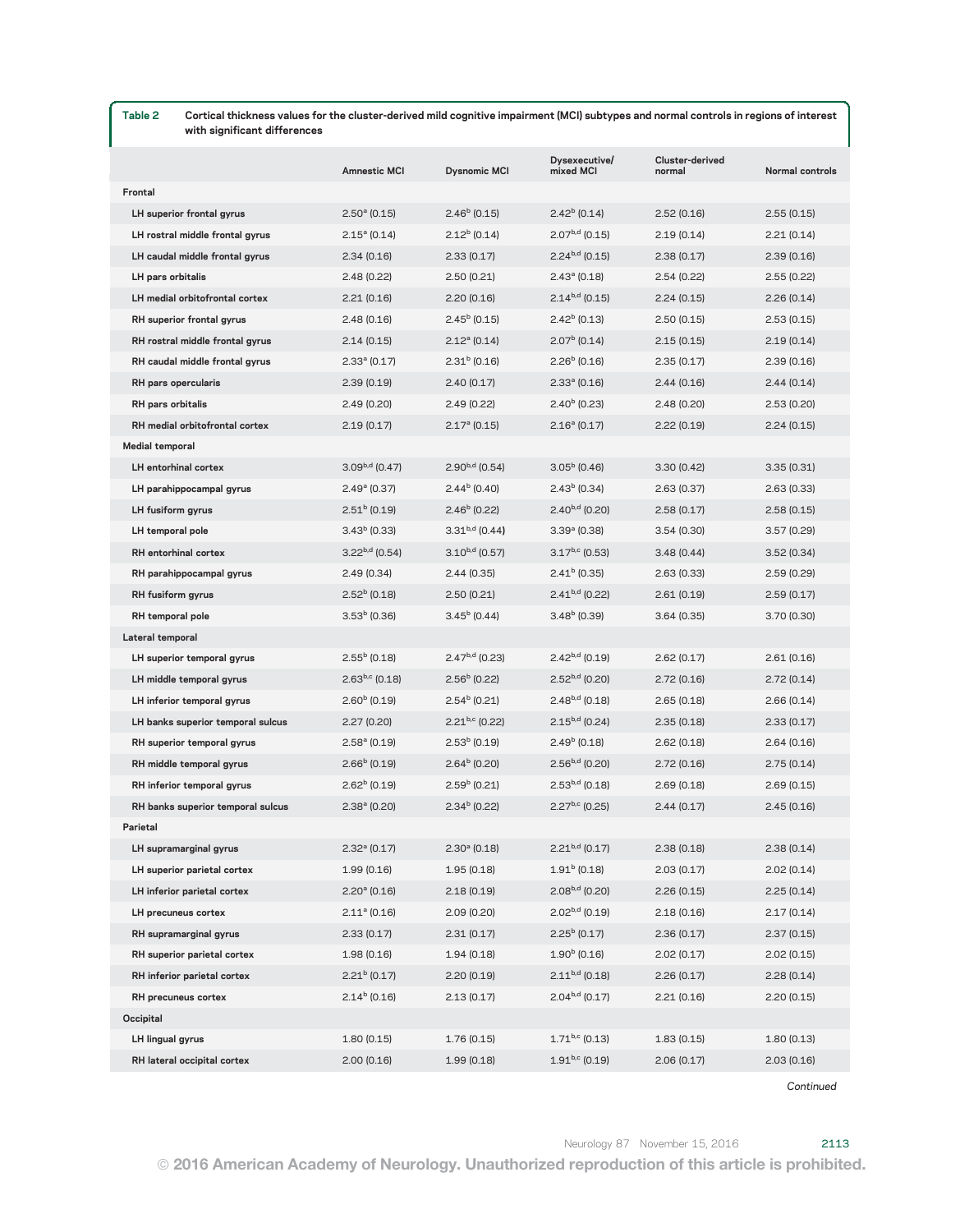#### Table 2 Continued

|                               | <b>Amnestic MCI</b> | <b>Dysnomic MCI</b> | Dysexecutive/<br>mixed MCI | Cluster-derived<br>normal | Normal controls |
|-------------------------------|---------------------|---------------------|----------------------------|---------------------------|-----------------|
| Cingulate                     |                     |                     |                            |                           |                 |
| LH posterior cingulate cortex | 2.29(0.17)          | 2.32(0.18)          | $2.23a$ (0.21)             | 2.35(0.17)                | 2.33(0.16)      |
| LH isthmus cingulate cortex   | 2.21(0.21)          | 2.17(0.23)          | $2.10^{\circ}$ (0.24)      | 2.26(0.22)                | 2.24(0.22)      |
| RH posterior cingulate cortex | 2.27(0.17)          | 2.27(0.18)          | $2.18^{b,c}$ (0.19)        | 2.31(0.16)                | 2.30(0.15)      |
| RH isthmus cingulate cortex   | 2.18(0.20)          | 2.13(0.21)          | $2.06b$ (0.23)             | 2.23(0.23)                | 2.21(0.20)      |
|                               |                     |                     |                            |                           |                 |

Abbreviations:  $LH = left$  hemisphere: RH = right hemisphere.

Data are summarized as mean (SD).

<sup>a</sup> Mean is significantly different from normal controls at  $p < 0.0008$ .

 $^{\rm b}$  Mean is significantly different from normal controls at  $p < 0.0001$ .

 $\degree$ Mean is significantly different from cluster-derived normals at  $p < 0.0008$ .

<sup>d</sup> Mean is significantly different from cluster-derived normals at  $p < 0.0001$ .

Another notable finding from the current study was the lack of difference between the impaired MCI subtypes on the 3 measures used by ADNI to arrive at an MCI diagnosis, despite significant variability in cortical atrophy profiles. All groups performed comparably on the MMSE and WMS-R Logical Memory. On the CDR, participants in all 3 impaired MCI groups were given a global CDR score of 0.5, and their scores on the CDR sum of boxes also did not differ from one another. Based on these measures alone, it appears that these individuals represent a homogenous sample of MCI participants. However, it is clear from the cortical thickness maps and performance on the neuropsychological battery (e.g., naming; executive function) that there is substantial cognitive and neuropathologic heterogeneity within the sample. The dysexecutive/mixed MCI group, in particular, demonstrated greater severity in neuropsychological deficits and more widespread cortical thinning. One might expect that individuals in this more impaired group would also show poorer scores on the diagnostic measures, or perhaps even be classified as having early AD. Instead, their scores are comparable to the less impaired MCI groups and, even more concerning, fall into the same general range as the





Regional cortical thickness on the left and right lateral and medial pial surfaces for dysexecutive/mixed MCI relative to amnestic MCI. The scale indicates group differences in cortical thickness at  $p < 0.0008$ . The blue/purple shades represent areas where dysexecutive/mixed MCI has thinner cortex than amnestic MCI.

nonimpaired CDN group. Limitations of the CDR have been described previously, including one study<sup>24</sup> which found that global CDR scores of 0.5 masked variability within an MCI sample in terms of functional abilities, cognitive test performance, cortical thinning in frontal and parietal lobe regions, and rates of progression to dementia. ADNI has expanded its diagnostic scheme by classifying participants as either early MCI or late MCI (determined by the WMS-R Logical Memory). However, the data suggest that these labels do not improve clarity or accuracy of the diagnosis, as 42% of the CDN group was classified as late MCI, and 20% of the dysexecutive/mixed MCI group was considered early MCI. Our data suggest that these coarse diagnostic measures are not capturing the variability in biomarkers or cognitive profiles that exists within MCI. Nonetheless, the conventional diagnostic criteria for MCI are routinely used in large-scale research studies, clinical trials, and clinical practice.

Our findings of substantial variability in MCI are consistent with those from a study<sup>25</sup> that used cluster analysis to identify biomarker profiles in the ADNI MCI cohort. Results of that study revealed 4 unique clusters based on 11 biological variables (e.g., cortical thinning, CSF values, white matter hyperintensities). One cluster showed the poorest biomarker profile, with means similar to the AD group on some measures, and significant cognitive decline longitudinally. A healthy cluster group was also identified which had biomarkers similar to the NC group and showed stable or improved cognitive performance over time. These 2 clusters from this previous study<sup>25</sup> appear remarkably similar to our dysexecutive/mixed MCI group and CDN group, respectively. These complementary methodologies provide compelling evidence for the enormous diversity of cognitive and biomarker profiles in samples classified as MCI based on conventional criteria. Considerable heterogeneity exists not only at the level of MCI, but even within autopsy-confirmed AD, as one study<sup>26</sup> found that 2 atypical variants—coined limbic-predominant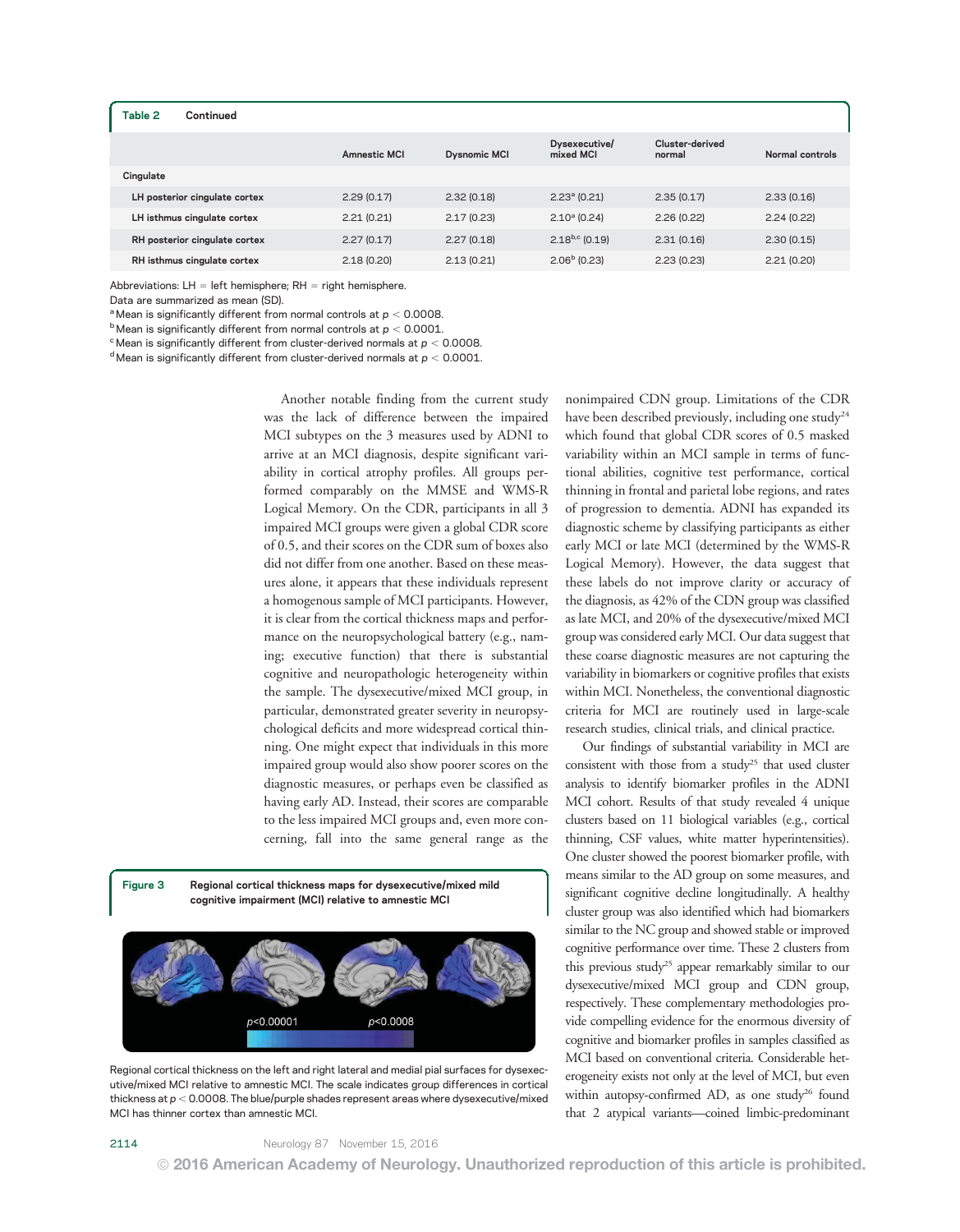and hippocampal-sparing subtypes—accounted for 25% of AD cases. Thus, better characterization of MCI subtypes may be critical not only for staging MCI severity, but perhaps also for identifying individuals with different underlying variants of AD.

In the current study, the comparison of each MCI subgroup to the NCs suggested a differential pattern of cortical thinning for each MCI subgroup. However, direct comparison between the MCI subtypes only partially confirmed this impression and more strongly suggested an ordered pattern of cortical atrophy. Specifically, cortical thickness patterns across the 3 impaired MCI groups appear to reflect increasing disease severity within the MCI cohort from mild (amnestic) to severe (dysexecutive/ mixed), with a possible intermediate moderate stage (dysnomic). This is consistent with the behavioral data showing increasing neuropsychological impairment across groups. While results suggest our group differences are likely more quantitative than qualitative in nature, the word "subtype" is used to remain consistent with existing MCI literature that makes similar distinctions (e.g., single-domain vs multi-domain amnestic MCI subtypes) for patients along a disease continuum.

The presence of heterogeneous cortical atrophy patterns in our empirically derived MCI subtypes suggests a strong need to (1) improve the diagnostic criteria by reducing reliance on conventional screening measures, rating scales, and a single memory measure in order to avoid false-positive errors; and (2) divide MCI samples into meaningful subgroups based on cognitive and biomarkers profiles—a method that may provide better staging of MCI and inform prognosis. A limitation of this study is the lack of assessment of visuospatial functioning, as early visuospatial deficits may be indicative of prodromal AD. The possibility of type II error is also a consideration, given our rigorous threshold for statistical significance. Notable strengths of the study include the large number of MRI scans that were analyzed, and careful manual inspection locally with rigorous quality control procedures in order to ensure optimal quality of all imaging data. A future direction of this line of research will be to examine changes in cortical thickness longitudinally in our CDN group and each cognitive subtype in order to determine how changes are related to risk of progression to dementia. Information gleaned from such studies could have important clinical utility, as knowledge of regional cortical thickness and cognitive profiles could be useful for establishing the diagnosis or stage of MCI, or for predicting prognosis at an individual level.

# AUTHOR CONTRIBUTIONS

E.C.E.: study concept and design, analysis and interpretation of data, drafting/revising the manuscript for content, acquisition of data, statistical analysis. J.E.: analysis and interpretation of data, drafting/revising the manuscript for intellectual content. M.W.B.: study concept and design, analysis and interpretation of data, drafting/revising the manuscript for intellectual content, obtained funding. K.M.L.: analysis and interpretation of data, drafting/revising the manuscript for intellectual content. B.G.: analysis and interpretation of data. L.D.-W.: study concept and design, analysis and interpretation of data, drafting/revising the manuscript for intellectual content. C.R.M.: study concept and design, analysis and interpretation of data, drafting/revising the manuscript for intellectual content, study supervision and coordination, obtained funding.

### STUDY FUNDING

This study was supported by Alzheimer's Association grant NIRG-13- 281806 (C.R.M.) and National Institutes of Health grants R01 AG049810 (M.W.B.) and K24 AG026431 (M.W.B.). Data collection and sharing for this project was funded by the Alzheimer's Disease Neuroimaging Initiative (ADNI) (National Institutes of Health grant U01 AG024904) and DOD ADNI (Department of Defense award number W81XWH-12-2-0012). ADNI is funded by the National Institute on Aging, the National Institute of Biomedical Imaging and Bioengineering, and through contributions from the following: Alzheimer's Association; Alzheimer's Drug Discovery Foundation; BioClinica, Inc.; Biogen Idec Inc.; Bristol-Myers Squibb Company; Eisai Inc.; Elan Pharmaceuticals, Inc.; Eli Lilly and Company; F. Hoffmann-La Roche Ltd. and its affiliated company Genentech, Inc.; GE Healthcare; Innogenetics, N.V.; IXICO Ltd.; Janssen Alzheimer Immunotherapy Research & Development, LLC; Johnson & Johnson Pharmaceutical Research & Development LLC; Medpace, Inc.; Merck & Co., Inc.; Meso Scale Diagnostics, LLC; NeuroRx Research; Novartis Pharmaceuticals Corporation; Pfizer Inc.; Piramal Imaging; Servier; Synarc Inc.; and Takeda Pharmaceutical Company. The Canadian Institutes of Health Research is providing funds to support ADNI clinical sites in Canada. Private sector contributions are facilitated by the Foundation for the National Institutes of Health [\(fnih.org](http://www.fnih.org)). The grantee organization is the Northern California Institute for Research and Education, and the study is coordinated by the Alzheimer's Disease Cooperative Study at the University of California, San Diego. ADNI data are disseminated by the Laboratory of Neuro Imaging at the University of Southern California.

#### **DISCLOSURE**

The authors report no disclosures relevant to the manuscript. Go to [Neurology.org](http://neurology.org/lookup/doi/10.1212/WNL.0000000000003326) for full disclosures.

Received December 11, 2015. Accepted in final form August 3, 2016.

#### REFERENCES

- 1. Petersen RC, Smith GE, Waring SC, Ivnik RJ, Tangalos EG, Kokmen E. Mild cognitive impairment: clinical characterization and outcome. Arch Neurol 1999;56:303–308.
- 2. Petersen RC. Mild cognitive impairment as a diagnostic entity. J Intern Med 2004;256:183–194.
- 3. Winblad B, Palmer K, Kivipelto M, et al. Mild cognitive impairment: beyond controversies, towards a consensus: report of the International Working Group on Mild Cognitive Impairment. J Intern Med 2004;256:240–246.
- 4. Delano-Wood L, Bondi MW, Sacco J, et al. Heterogeneity in mild cognitive impairment: differences in neuropsychological profile and associated white matter lesion pathology. J Int Neuropsychol Soc 2009;15:906–914.
- 5. Libon DJ, Xie SX, Eppig J, et al. The heterogeneity of mild cognitive impairment: a neuropsychological analysis. J Int Neuropsychol Soc 2010;16:84–93.
- 6. Clark LR, Delano-Wood L, Libon DJ, et al. Are empirically derived subtypes of mild cognitive impairment consistent with conventional subtypes? J Int Neuropsychol Soc 2013;19:635–645.
- 7. Edmonds EC, Delano-Wood L, Clark LR, et al. Susceptibility of the conventional criteria for mild cognitive

Neurology 87 November 15, 2016 2115